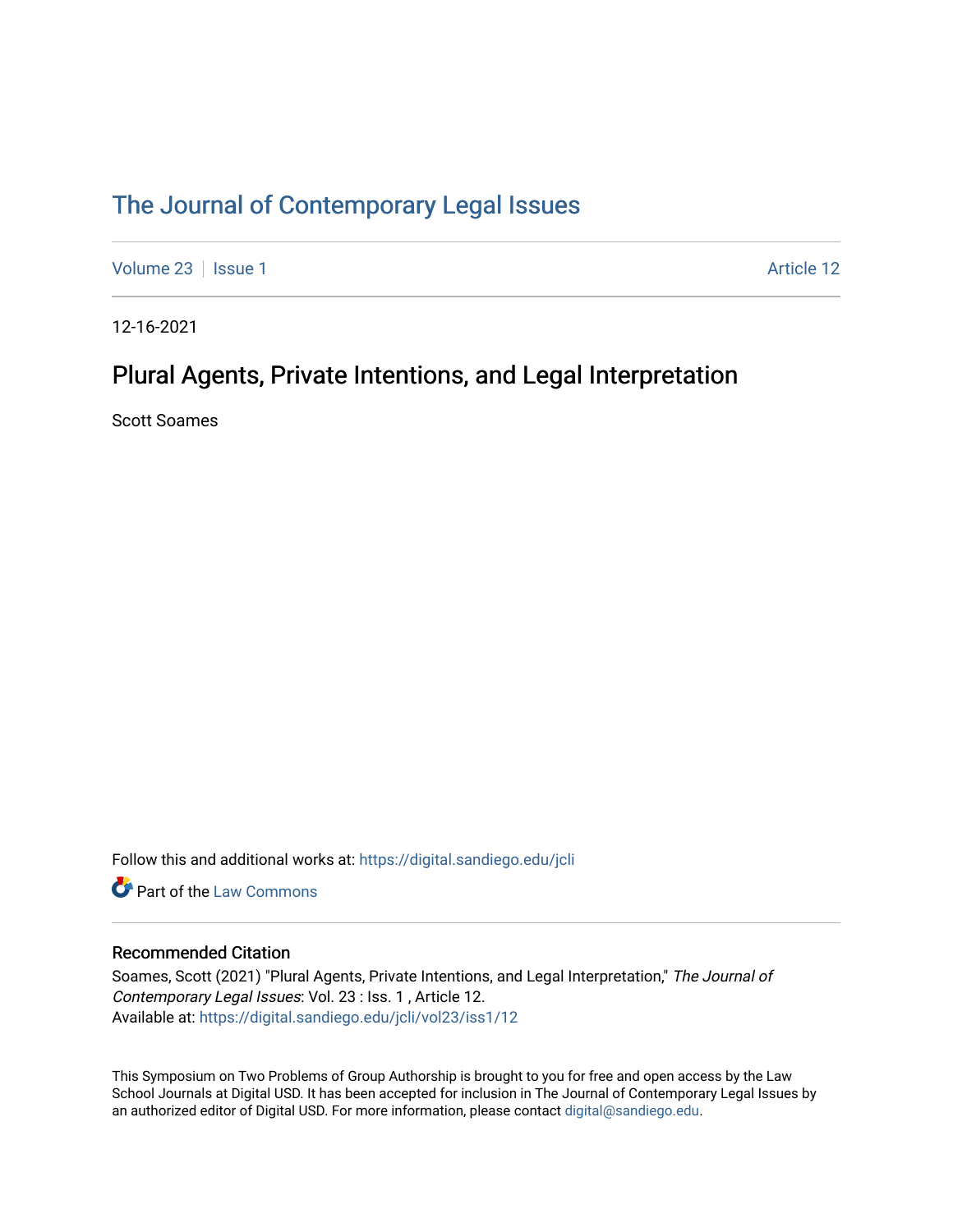# **Plural Agents, Private Intentions, and Legal Interpretation**

### SCOTT SOAMES\*

 The chief problem posed in *Multimember Legislative Bodies and Intended Meaning* is one in which lawmakers pass a tax bill supported by two equal groups with conflicting interpretations of the bill's content. One believes it taxes imported tomatoes, among other things; the other believes it exempts tomatoes. They disagree because they received supposedly authoritative, but in fact conflicting, information about the *meaning* of "fruit" in the bill's text. One group was told it is used with its biological sense, which includes tomatoes as edible seed-bearing reproductive parts of a plant. The other group was told that "fruit" is used with its culinary sense, in which fruits are contrasted with vegetables, including tomatoes. The bill is understood as taxing imported fruits but not vegetables. Our problem is to decide how the tax applies to a shipment of tomatoes and kiwis. My answer will follow from the answer to the question *What did the*  lawmakers assert or stipulate in passing the bill?—which can be illuminated by answering an analogous question about what action two employers instruct an employee to take.

### PROBLEM 1: CONTENTS OF MULTI-PERSON SPEECH ACTS

Smith and Jones, each instructing her "to ship textiles to a buyer in Athens on the Peerless, and only the Peerless." Preparing to do so, she learns that two ships by that name are bound for Athens, one from Plymouth and one Imagine that Mary receives written instructions, signed by her employers,

 \* © 2021 Scott Soames. Distinguished Professor of Philosophy, University of Southern California.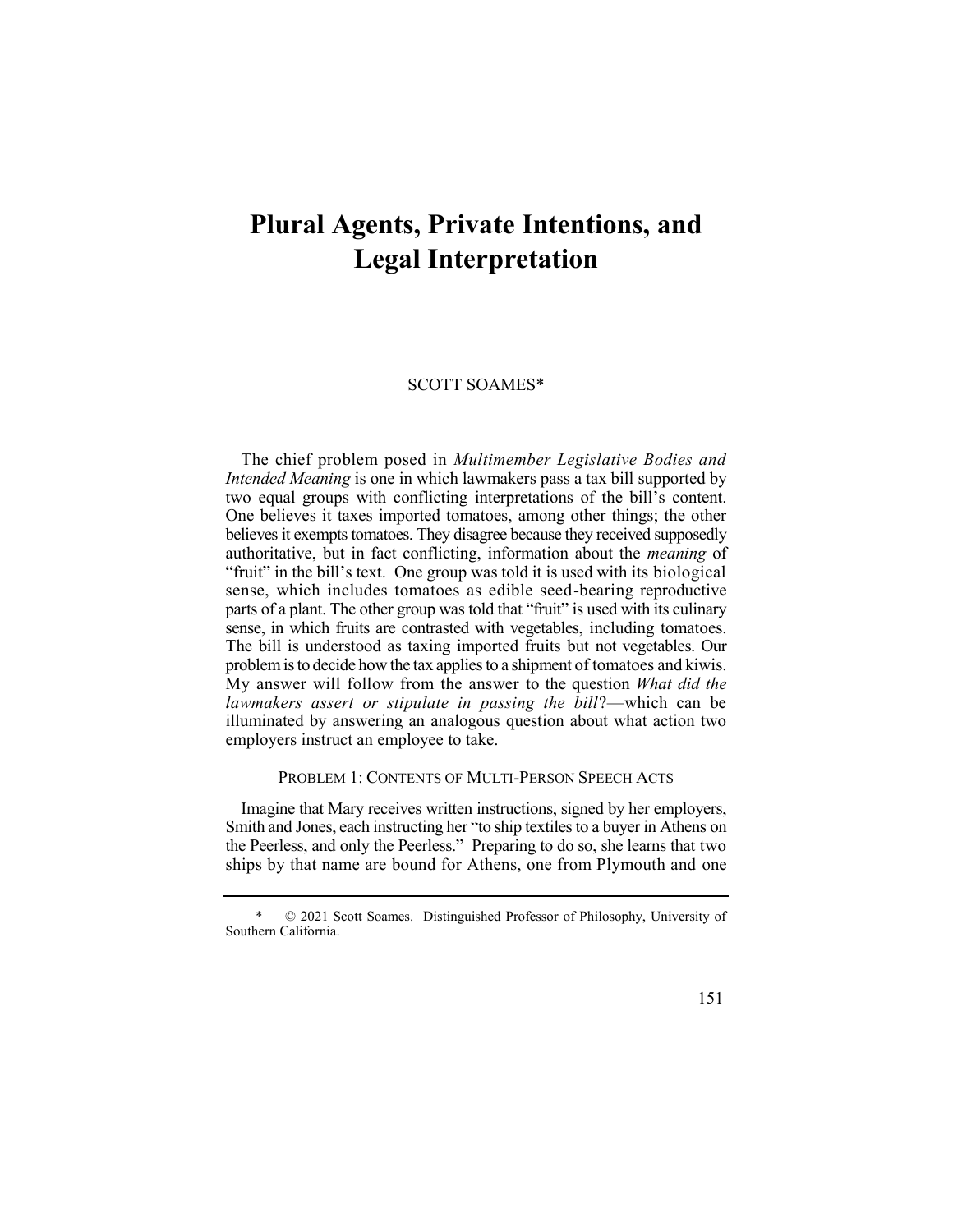no way of knowing whether both were referring to the Plymouth ship, both were referring to the Southampton ship, or whether one was referring to the former and the other was referring to the latter. In fact, they were from Southampton. Having no way of contacting her employers, she has referring to different ships.

 Because it is understood that all instructions must be jointly issued to be acted upon, it would seem that *Mary wasn't instructed to send the shipment by either ship*. Was she, nevertheless instructed *to ship it to Athens?* Yes, her employers did each instructed her to do that. If *doing*  (shipping them to Athens on a specific vessel)*,* and one has been instructed to do A, then one is also instructed to do B. So, Smith and Jones each instructed her to send a shipment to Athens. Even so, Mary has no basis for acting. The fact that one has been instructed to do B— ship goods to Athens—doesn't entail that one has been instructed *to do B any way one can*. Since Mary was not so instructed, so she has no *B* (shipping goods to Athens) is an obvious consequence of *doing A*  authority to act.

 This would be the end of the story if the content of her instructions was determined only by the factors so far mentioned. Now we add a new factor—namely, that Smith and Jones are aware of office procedure specifying that Mary is to ship orders to other countries only in vessels listed in the current published volume of ships licensed to engage in trade with them. Although Smith and Jones each believe that his is the only listed "Peerless," only Jones is right. Having been misled about how long his "Peerless" has operated, Smith didn't realize that it entered service after publication of this year's volume. Might this play a role in determining what Mary was jointly instructed to do? Yes, it might, if, by common the action best supported by all available evidence, which, in this case, is to ship the goods by the Southampton "Peerless." Although Smith did intend shipment on another vessel, he also intended the goods to be shipped on the only "Peerless" listed in the authoritative volume, as did Jones. Because Smith and Jones shared that intention (despite their differing intentions of which ship it determined) Mary had the authority convention, it is understood that an employee of the company is to perform to act.

 But we still haven't gone far enough. Her employers need not know the details of how their employees work. It's enough that they realize that Mary knows how to interpret their memos in accord with longstanding rules. In this final version of our scenario we imagine that Smith is new to the company and simply knows his instructions go with those of Jones to Mary, who puts them into effect. Except for this twist everything is as before. As before, her joint instructions, augmented by the shipping manual, authorizes her to send the shipment on the Southampton Peerless, even

152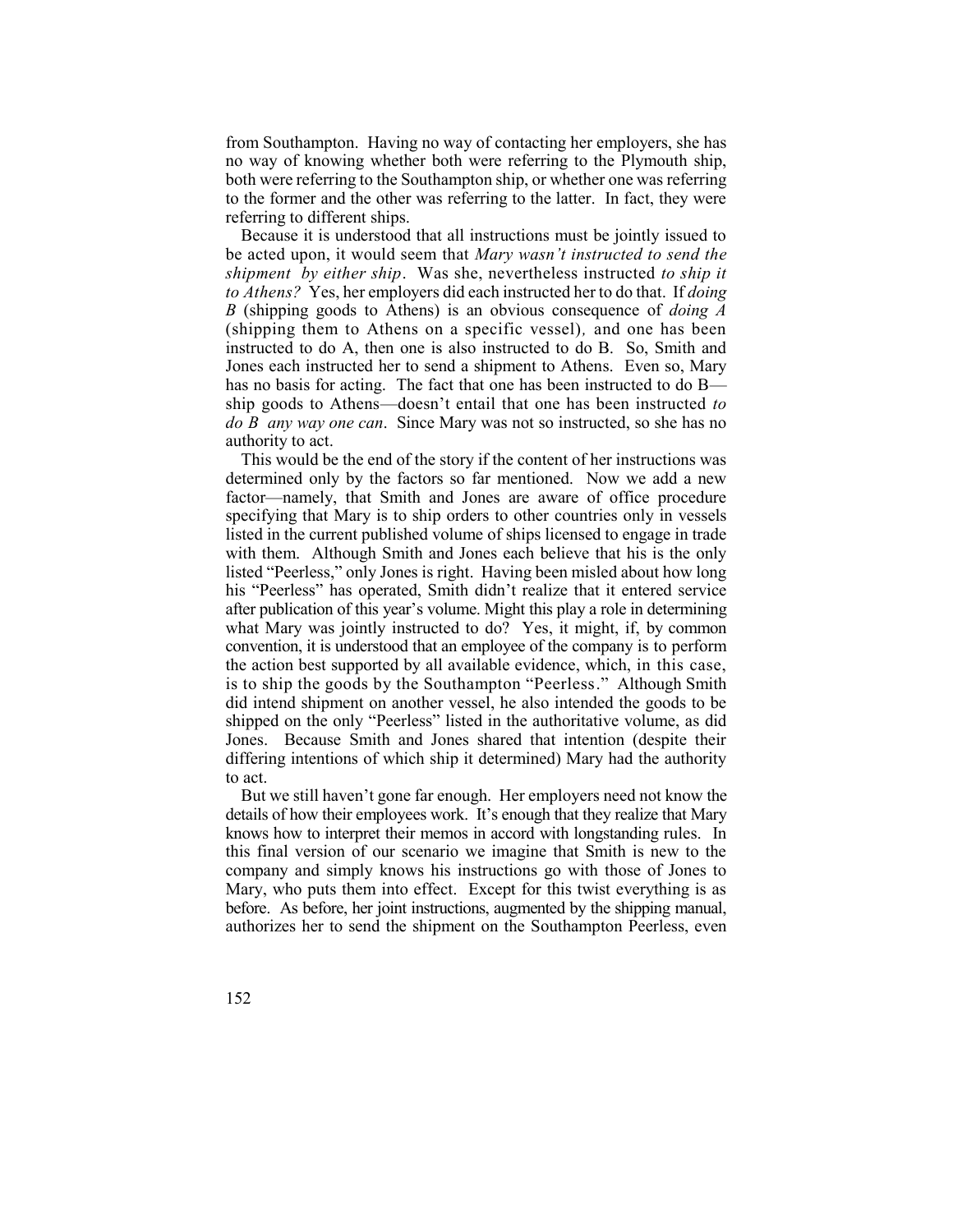though Smith lacked that intention. What her employers did jointly intend was for their attentive, reasonable, and informed employee, following company procedures, to do what their written instructions gave her most they intended her to follow long established policies, she did, in fact, do reason to think she was directed to do. Since she had reason to think that what she was jointly instructed to do...

 Next we look at general communicative principles that underlie this result, starting with those generating the illocutionary forces of ordinary uses of language by individuals. Some uses of language occur in private thought—to prove propositions, imagine scenarios and plan actions. Other uses are social. If you *promise* Y to do *X,* you give Y a claim on you. Ditto for *assertion.* To assert P is, roughly, to give one's guarantee that P is true. These speech acts are governed by social rules because their function is to provide others with reasons for thinking, feeling, and acting. Because their thoughts, feelings, and actions may be consequential, the contents hearers *justifiably* assign to one's remarks are those for which one is responsible*.* They are propositions asserted, guaranteed to be true, or promised to be made true.

 When you use a (declarative) sentence S you typically have two intentions. One is to assert your privately cognized proposition P, vouching for its truth. The other is to assert the proposition Q that is justifiably derivable from your use of S, thereby vouching for it. To ensure communication, you choose S so that P and Q will coincide. Often they do, but sometimes they don't. *When they don't, it is, as you well know, Q, not P, that you will be held responsible for asserting*. The same is true with ordering or instructing, which, for simplicity, we may take to be instructions or orders to make an intended proposition true.

 Now consider a plural use of a jointly signed memo from Smith and  *textiles are shipped to Athens on the Peerlesss and only on it.* Jones's Jones to Mary using the sentence S: "We jointly instruct you to ship the textiles to a buyer in Athens by the Peerless and only the Peerless." Smith's private intention is Ps: *We instruct you to make it true that the*  private intention is Pj: *We instruct you to make it true that the textiles are shipped to Athens on the Peerless<sub>i</sub> and only on it.* Each endorses the sentence because each takes his P proposition to be the one that Mary will justifiably derive from their joint use of the sentence, following customary office procedures. So, although they have different actions in mind, they share the communicative intention that Mary is to perform the action determined by their verbal instruction, interpreted using customary office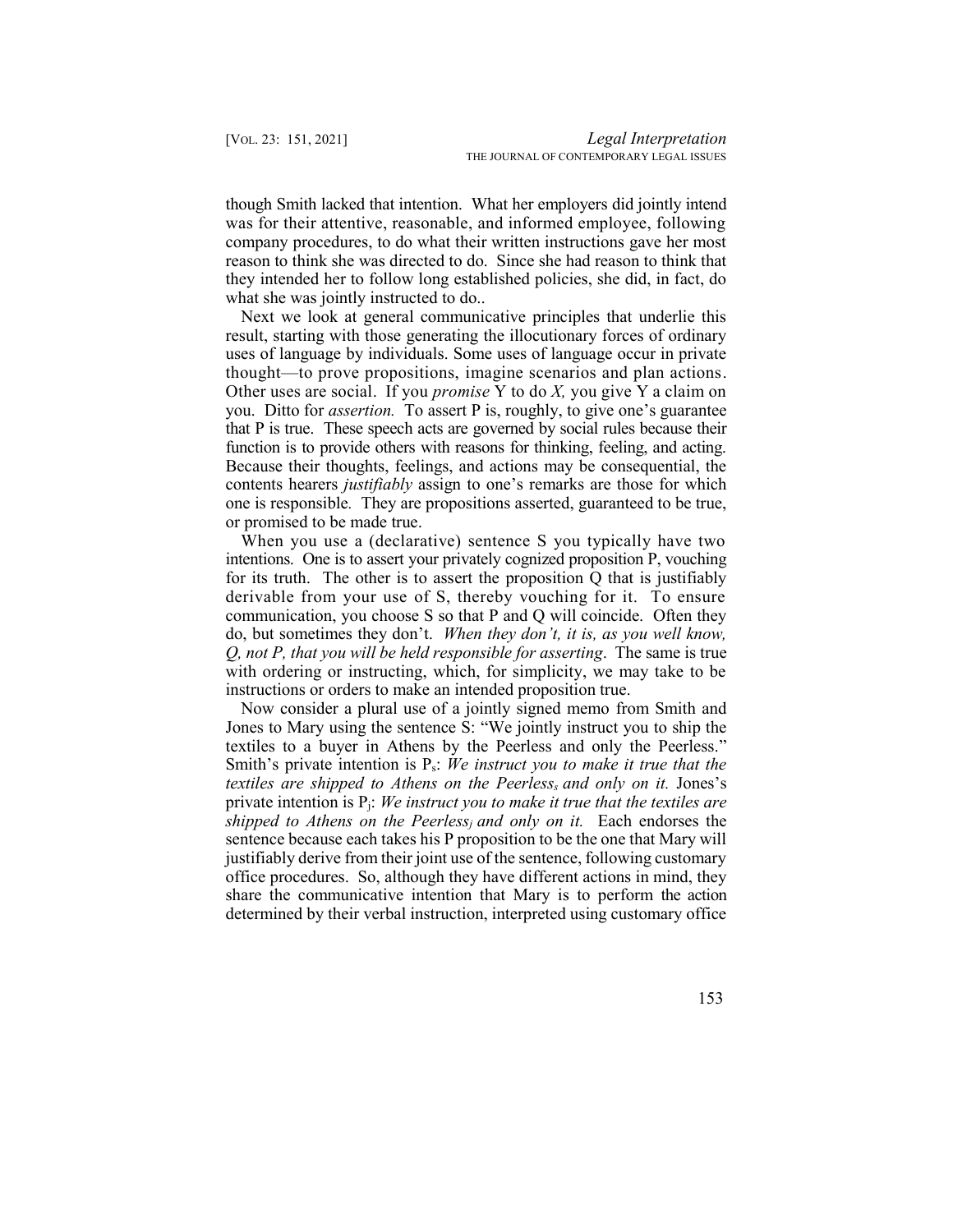procedures. Knowing that this is how they will be interpreted, they understand that what, if anything, they have jointly instructed is the performance of that action.

#### PROBLEM 2: INVERTED *NIX V. HEDDEN* ON STEROIDS

 Problem 2 turns on whether tomatoes count as vegetables and so are exempt from a tariff on imported fruits. The law stipulates that a tax is to be applied to imported fruits but not vegetables. It further stipulates  "*There shall be no discrimination among types of fruit in levying this tax."* The question is how, if at all, tomatoes and kiwis are to be taxed.

 The problem arises from the multiple meanings of "fruit" and the relations they bear to the meaning of "vegetable." The relevant linguistic facts are these.

- less) to "seed-bearing reproductive parts of plants"–including tomatoes, peas, beans, eggplants, cucumbers, squash, and peppers, F1. "Fruit" has a biological meaning in which it applies (more or as well as cherries, kiwis, grapes, oranges, and so on.
- with the second, culinary, meaning of "fruit." It applies to tomatoes potatoes, parsnips, cucumbers, beans, eggplants, squash, turnips, F2. "Vegetable" is a culinary, not a biological, term that contrasts beets, cauliflower, cabbage, celery, etc.
- to which its biological meaning applies. Those include grapes, apples oranges, pears, kiwis, peaches, watermelons, strawberries, and the F3. The culinary meaning of "fruit" applies to some, but not all, items like, while excluding all vegetables.

 bears in the bill's text. If it is the biological meaning, then, by F1, tomatoes are fruits, while, by F2, they are also vegetables. Since the law one kind of fruit is not to be taxed. But then by the *no discrimination among kinds of fruit* provision, it follows that no fruits are taxed, whether vegetables or not. On this interpretation the law is vacuous, or incoherent, or both. Since no one reading the text would be in a position to presume that, it To resolve the case, we must decide which meaning "fruit" univocally explicitly states that vegetables are not taxed, it would follow that at least can't be right.

 So, we must take "fruit" to bear its second, more restricted, meaning in the statute. If so, the kiwis will be taxed, but not the tomatoes. But had they shared that understanding? The answer is that *legal content* isn't an aggregate of specific private intentions of the lawmakers. The content of an adopted legal text is what is asserted or stipulated by its supporters. 154 how can this be so, when only 1/3 of the lawmakers both understood it this way and supported it, while 2/3 of them would have voted against it,

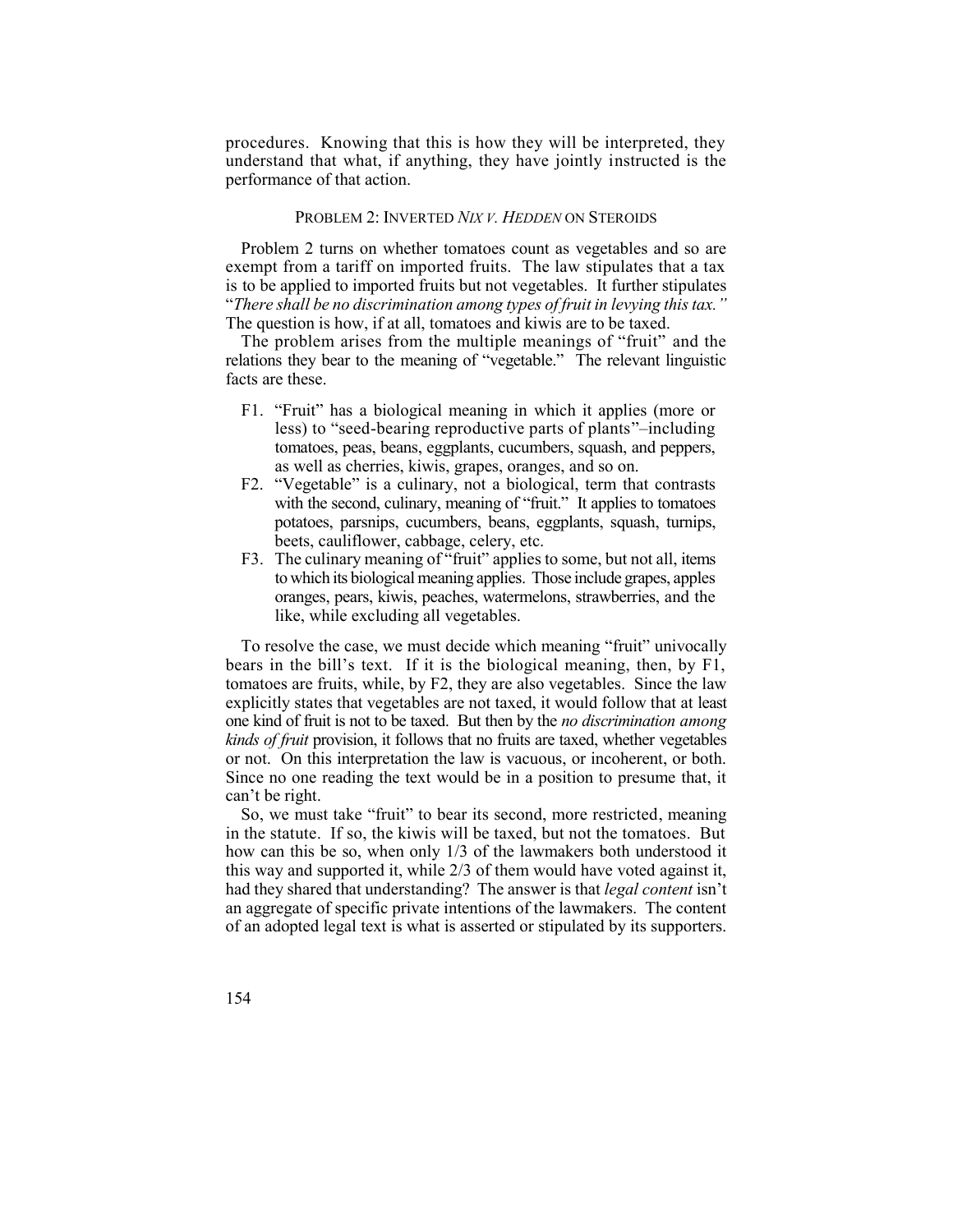For a content to be asserted or stipulated, it isn't necessary that it conform with the specific private intentions of half the lawmakers. The illocutionary content of collective speech, is not, in general, an aggregate of the specific private illocutionary intentions of collective speakers.

 What lawmakers assert in adopting a text is determined by what a reasonable, informed audience that understands the text's linguistic meaning (including special legal meanings if any), the relevant publicly available facts and aspects of the lawmaking history, and the area of  *take the lawmakers to intend to assert or stipulate*. Often legislative acts have multiple audiences, including law enforcement officials, judges, lawyers, and businessmen, as well as the general public. Thus, the content of a law will sometimes include matters of detail to which only some specialized audiences are sensitive, along with other broader matters. It isn't necessary that the various institutional addressees, or the populace, possess detailed knowledge of the contents of all laws relevant to them, though it is necessary that they have recourse to legal experts who can advise them. It is also not required that all, or sometimes any, members of a legislative body have complete knowledge of all aspects of the assertive content of the sometimes complicated bills they have adopted on the basis of their individually partial, but collectively overlapping, understanding. It is required that the assertive content be rationally derivable. existing law into which the new law is expected to fit *would rationally* 

 In our tax case this isn't difficult. The derivation requires knowledge of the meaning of "vegetable" and the two meanings of "fruit"—one, broader and more capable of being precisely stated, the other, narrower but more familiar. Asked to explain either one, we can hardly do better than list paradigmatic instances, as in F2 and F3. This, plus the presumption that the statute isn't an obvious nullity is all we need. The ordinary uses of language by agents to guide the behavior of others. When a putatively rational agent uses language to direct an audience to do something, it is presumed that the audience has been supplied with the information needed to identify the action. When the situation admits of only one interpretation satisfying that presumption, the agent is counted as having directed that the action be performed. Usually, an *individual* agent has a private, specific intention involving the action that satisfies the presumption. But sometimes, when one misspeaks or is confused, this intention fails to do so, leaving only the agent's general intention to direct the act be taken for which one has provided sufficient evidence. These justification of this presumption is on par with presumptions governing